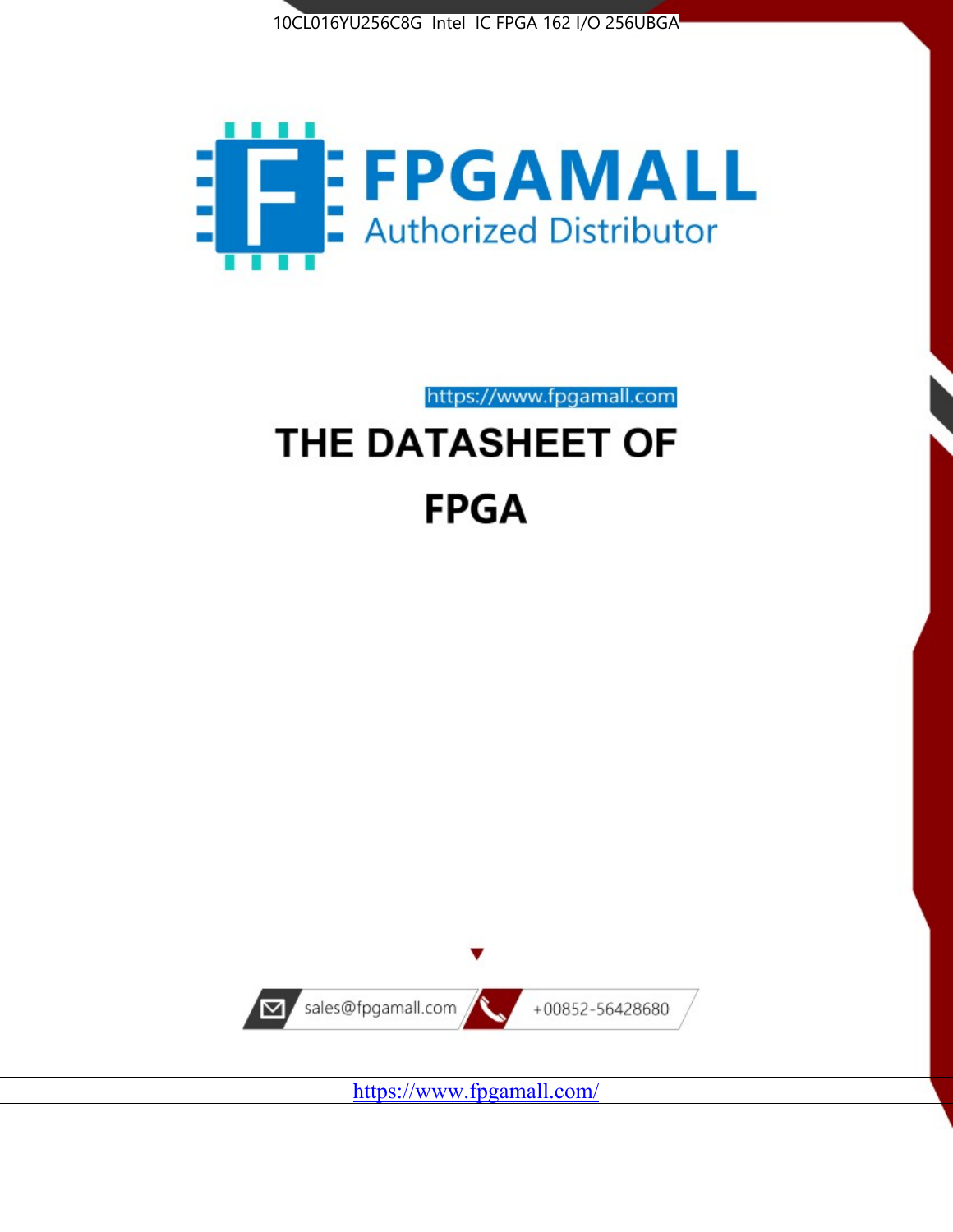10CL016YU256C8G Intel IC FPGA 162 I/O 256UBGA



# **Intel® Cyclone® 10 LP Device Overview**



**C10LP51001 | 2020.05.21** Latest document on the web: **[PDF](https://www.intel.com/content/dam/www/programmable/us/en/pdfs/literature/hb/cyclone-10/c10lp-51001.pdf)** | **[HTML](https://www.intel.com/content/www/us/en/programmable/documentation/hci1490246873896.html)**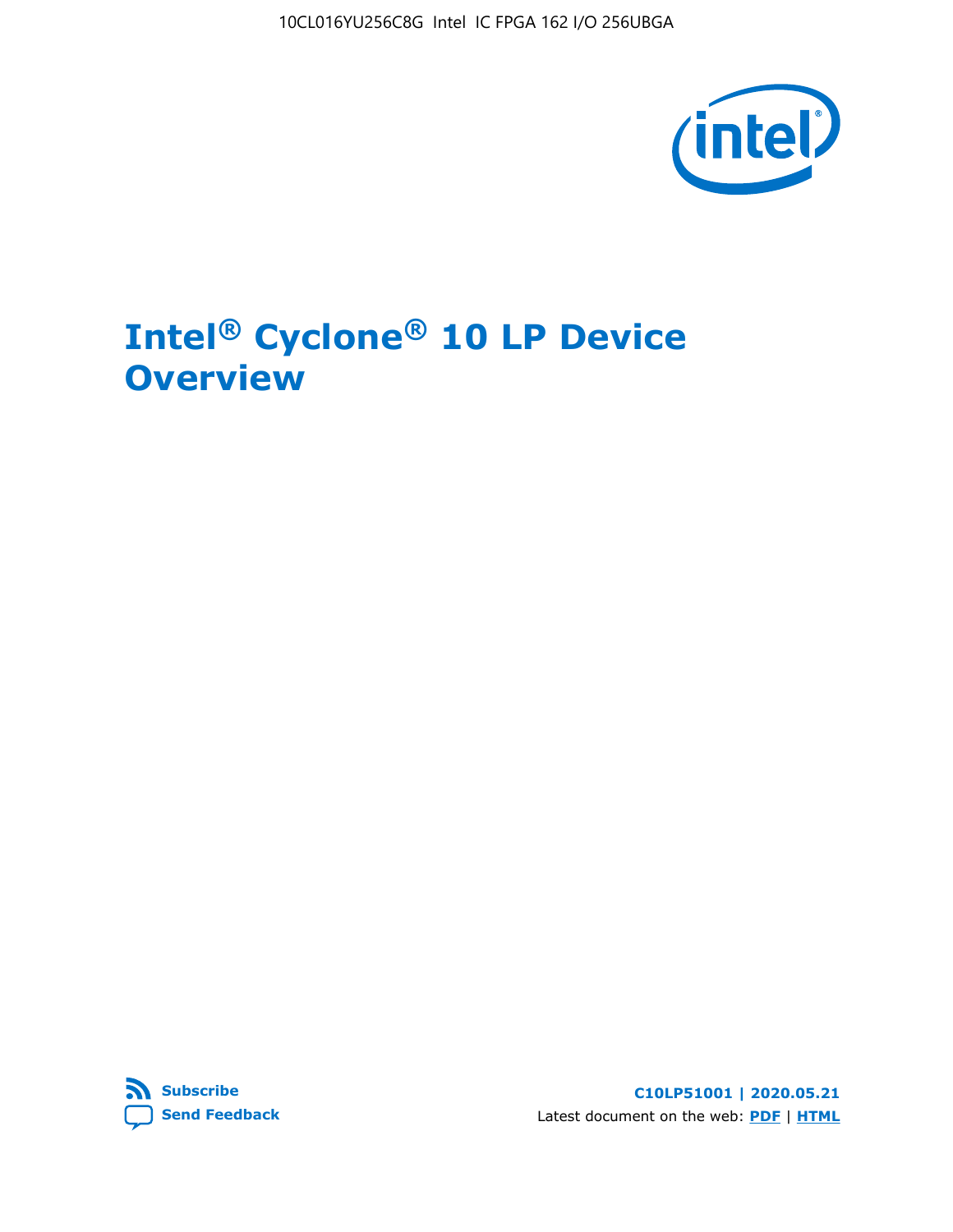

**Contents** 

## **Contents**

| Document Revision History for Intel Cyclone 10 LP Device Overview10 |  |
|---------------------------------------------------------------------|--|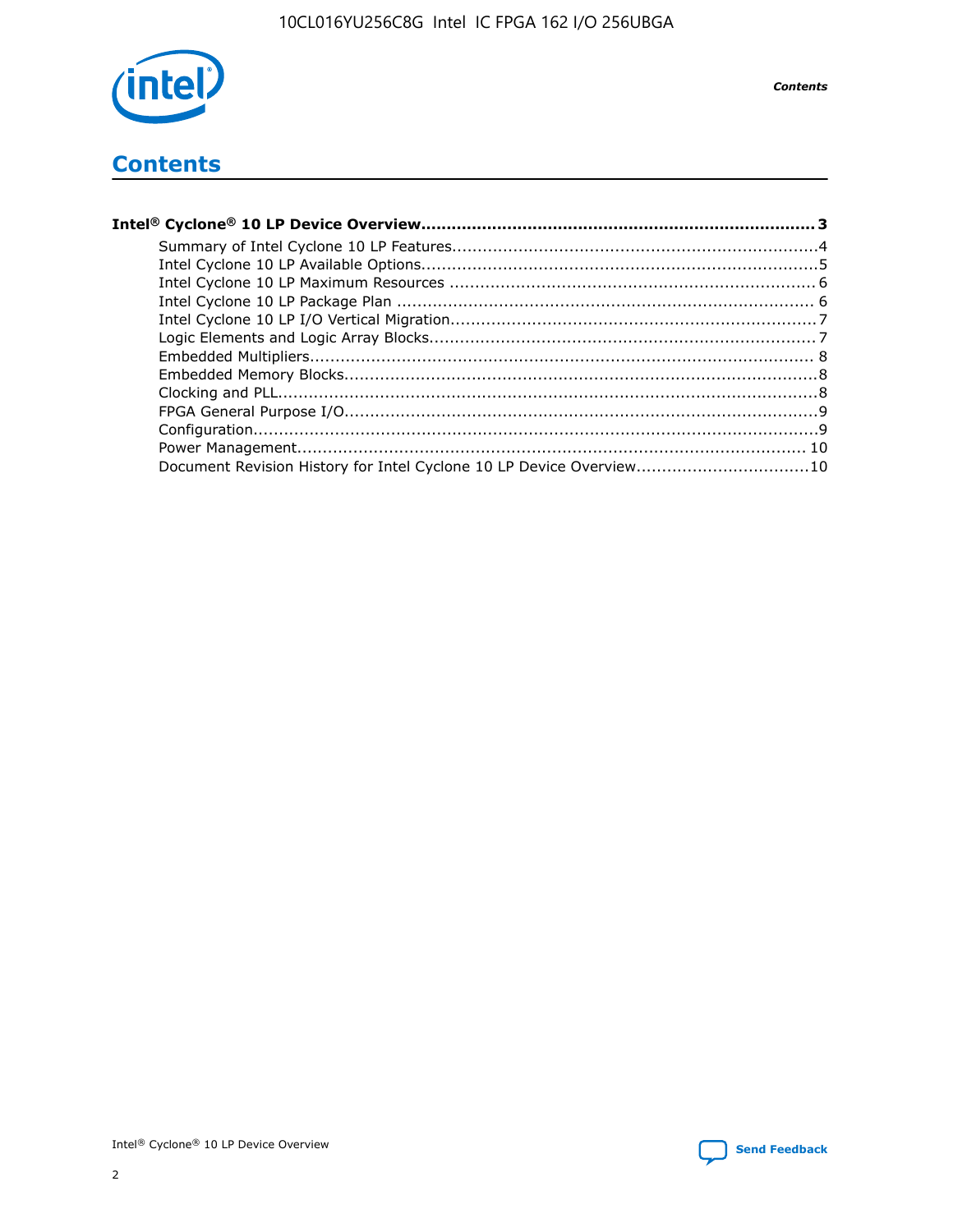**C10LP51001 | 2020.05.21 [Send Feedback](mailto:FPGAtechdocfeedback@intel.com?subject=Feedback%20on%20Intel%20Cyclone%2010%20LP%20Device%20Overview%20(C10LP51001%202020.05.21)&body=We%20appreciate%20your%20feedback.%20In%20your%20comments,%20also%20specify%20the%20page%20number%20or%20paragraph.%20Thank%20you.)**



# **Intel® Cyclone® 10 LP Device Overview**

The Intel® Intel Cyclone® 10 LP FPGAs are optimized for low cost and low static power, making them ideal for high-volume and cost-sensitive applications.

Intel Cyclone 10 LP devices provide a high density sea of programmable gates, onboard resources, and general purpose I/Os. These resources satisfies the requirements of I/O expansion and chip-to-chip interfacing. The Intel Cyclone 10 LP architecture suits smart and connected end applications across many market segments:

- Industrial and automotive
- Broadcast, wireline, and wireless
- Compute and storage
- Government, military, and aerospace
- Medical, consumer, and smart energy

The free but powerful Intel Quartus® Prime Lite Edition software suite of design tools meets the requirements of several classes of users:

- Existing FPGA designers
- Embedded designers using the FPGA with Nios® II processor
- Students and hobbyists who are new to FPGA

Advanced users who require access to the full IP Base Suite can subscribe to the Intel Quartus Prime Standard Edition or purchase the license separately.

#### **Related Information**

- [Software Development Tools, Nios II Processor](https://www.altera.com/products/processors/design-tools.html) Provides more information about the Nios II 32-bit soft IP processor and Embedded Design Suite (EDS).
- [Intel Quartus Prime IP Base Suite](https://www.altera.com/products/intellectual-property/design/ip-base-suite.html)
- **[Intel Quartus Prime Editions](https://www.altera.com/products/design-software/fpga-design/quartus-prime/download.html)**

Intel Corporation. All rights reserved. Agilex, Altera, Arria, Cyclone, Enpirion, Intel, the Intel logo, MAX, Nios, Quartus and Stratix words and logos are trademarks of Intel Corporation or its subsidiaries in the U.S. and/or other countries. Intel warrants performance of its FPGA and semiconductor products to current specifications in accordance with Intel's standard warranty, but reserves the right to make changes to any products and services at any time without notice. Intel assumes no responsibility or liability arising out of the application or use of any information, product, or service described herein except as expressly agreed to in writing by Intel. Intel customers are advised to obtain the latest version of device specifications before relying on any published information and before placing orders for products or services.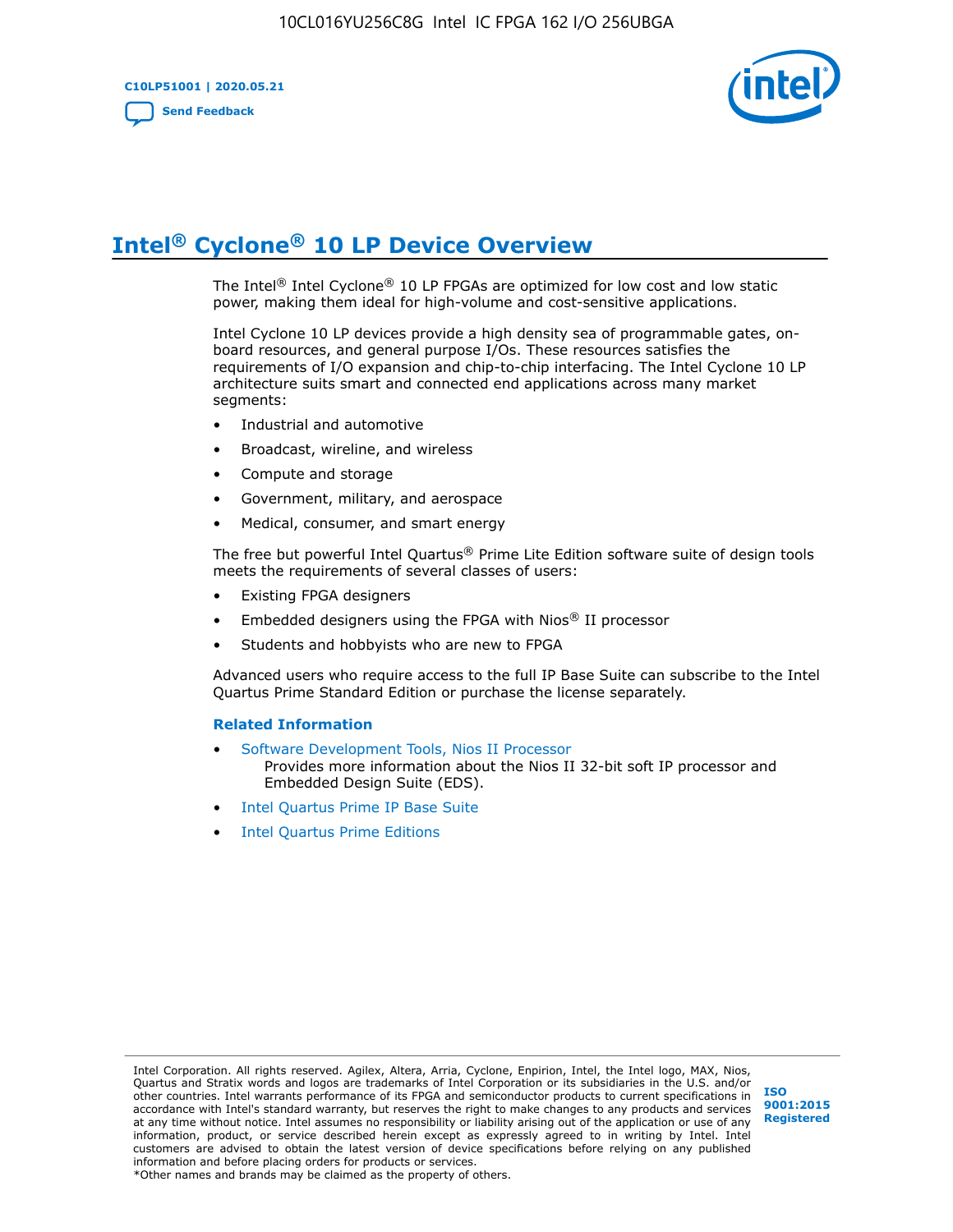

## **Summary of Intel Cyclone 10 LP Features**

## **Table 1. Summary of Features for Intel Cyclone 10 LP Devices**

| <b>Feature</b>                  | <b>Description</b>                                                                                                                                                                                                                                        |
|---------------------------------|-----------------------------------------------------------------------------------------------------------------------------------------------------------------------------------------------------------------------------------------------------------|
| Technology                      | Low-cost, low-power FPGA fabric<br>$\bullet$<br>1.0 V and 1.2 V core voltage options<br>Available in commercial, industrial, and automotive temperature grades                                                                                            |
| Packaging                       | Several package types and footprints:<br>٠<br>- FineLine BGA (FBGA)<br>- Enhanced Thin Quad Flat Pack (EQFP)<br>- Ultra FineLine BGA (UBGA)<br>- Micro FineLine BGA (MBGA)<br>Multiple device densities with pin migration capability<br>RoHS6 compliance |
| Core architecture               | Logic elements (LEs)-four-input look-up table (LUT) and register<br>$\bullet$<br>Abundant routing/metal interconnect between all LEs<br>٠                                                                                                                 |
| Internal memory<br>blocks       | M9K-9-kilobits (Kb) of embedded SRAM memory blocks, cascadable<br>$\bullet$<br>Configurable as RAM (single-port, simple dual port, or true dual port), FIFO buffers, or ROM<br>٠                                                                          |
| Embedded multiplier<br>blocks   | One $18 \times 18$ or two 9 $\times$ 9 multiplier modes, cascadable<br>$\bullet$<br>Complete suite of DSP IPs for algorithmic acceleration<br>$\bullet$                                                                                                   |
| Clock networks                  | Global clocks that drive throughout entire device, feeding all device quadrants<br>٠<br>Up to 15 dedicated clock pins that can drive up to 20 global clocks<br>٠                                                                                          |
| Phase-locked loops<br>(PLLs)    | Up to four general purpose PLLs<br>٠<br>Provides robust clock management and synthesis<br>$\bullet$                                                                                                                                                       |
| General-purpose I/Os<br>(GPIOs) | Multiple I/O standards support<br>$\bullet$<br>Programmable I/O features<br>$\bullet$<br>True LVDS and emulated LVDS transmitters and receivers<br>٠<br>On-chip termination (OCT)<br>٠                                                                    |
| SEU mitigation                  | SEU detection during configuration and operation                                                                                                                                                                                                          |
| Configuration                   | Active serial (AS), passive serial (PS), fast passive parallel (FPP)<br>٠<br>JTAG configuration scheme<br>$\bullet$<br>Configuration data decompression<br>Remote system upgrade<br>٠                                                                     |

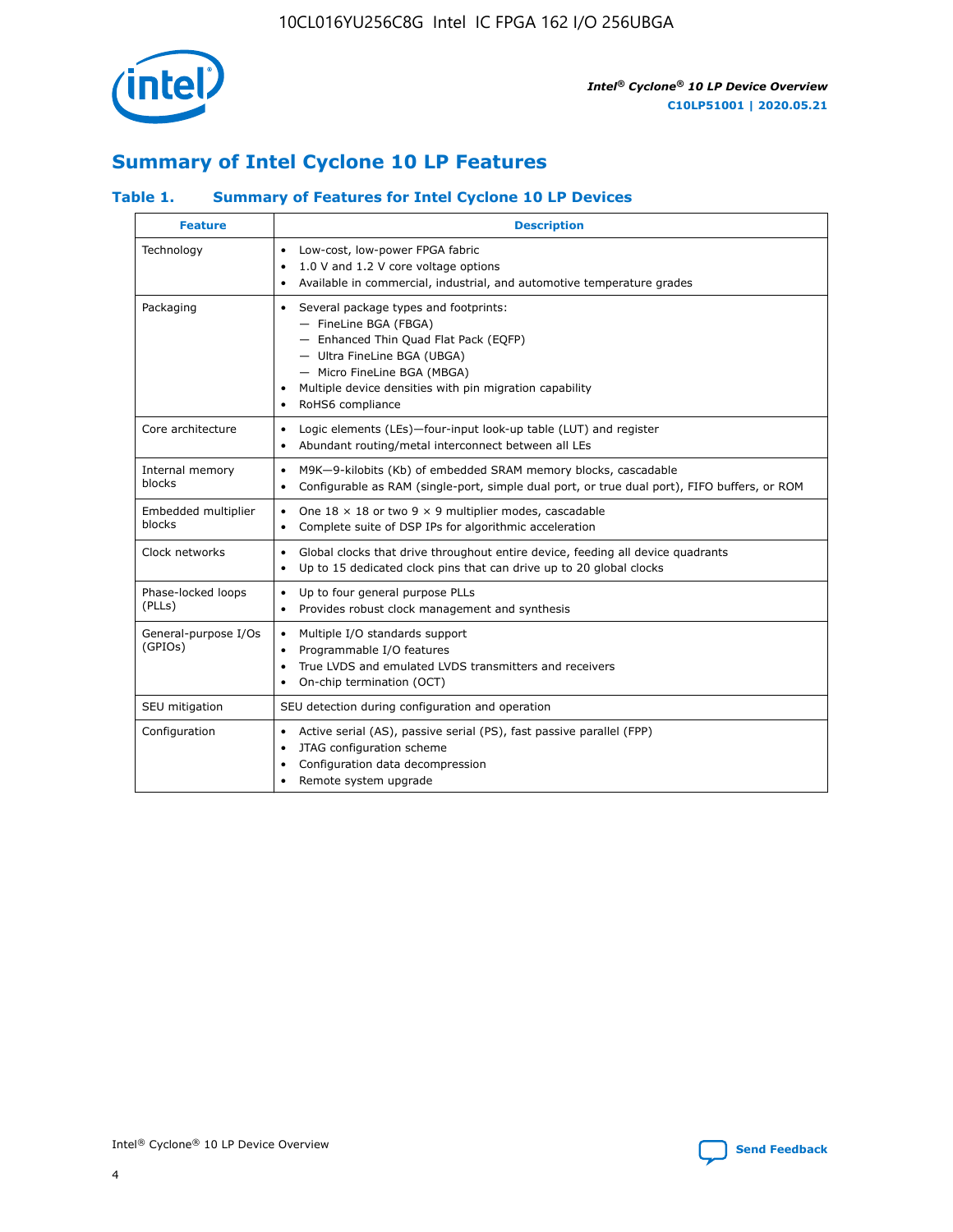*Intel® Cyclone® 10 LP Device Overview* **C10LP51001 | 2020.05.21**



## **Intel Cyclone 10 LP Available Options**

#### **Figure 1. Sample Ordering Code and Available Options for Intel Cyclone 10 LP Devices —Preliminary**



#### **Related Information**

#### [Extended Temperature Device Support](https://www.intel.com/content/www/us/en/products/programmable/temperature.html)

Lists the ordering part number of devices that support the extended industrial operating temperature, the devices' operational speed grade, and Intel Quartus Prime option to set for performing timing analysis at the extended junction temperature range.

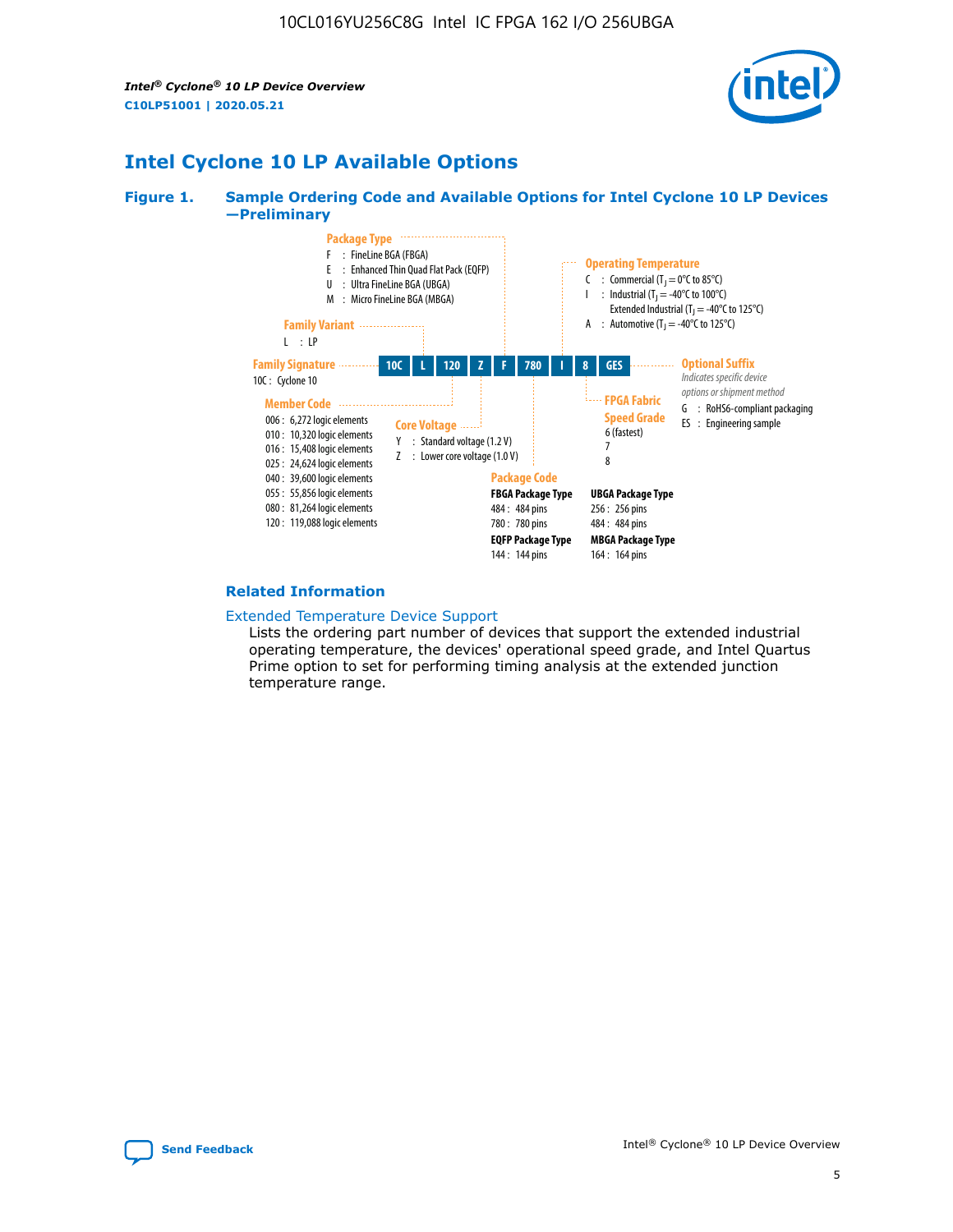

## **Intel Cyclone 10 LP Maximum Resources**

## **Table 2. Maximum Resource Counts for Intel Cyclone 10 LP Devices**

|                           | <b>Resource</b>  | <b>Device</b>  |                |                |                |                |                |                |                |
|---------------------------|------------------|----------------|----------------|----------------|----------------|----------------|----------------|----------------|----------------|
|                           |                  | <b>10CL006</b> | <b>10CL010</b> | <b>10CL016</b> | <b>10CL025</b> | <b>10CL040</b> | <b>10CL055</b> | <b>10CL080</b> | <b>10CL120</b> |
| Logic Elements (LE)       |                  | 6,272          | 10,320         | 15,408         | 24,624         | 39,600         | 55,856         | 81,264         | 119,088        |
| M9K                       | <b>Block</b>     | 30             | 46             | 56             | 66             | 126            | 260            | 305            | 432            |
| Memory                    | Capacity<br>(Kb) | 270            | 414            | 504            | 594            | 1,134          | 2,340          | 2,745          | 3,888          |
| $18 \times 18$ Multiplier |                  | 15             | 23             | 56             | 66             | 126            | 156            | 244            | 288            |
| <b>PLL</b>                |                  | 2              | 2              | 4              | 4              | $\overline{4}$ | 4              | $\overline{4}$ | 4              |
| Clock                     |                  | 20             | 20             | 20             | 20             | 20             | 20             | 20             | 20             |
| Maximum I/O               |                  | 176            | 176            | 340            | 150            | 325            | 321            | 423            | 525            |
| Maximum LVDS              |                  | 65             | 65             | 137            | 52             | 124            | 132            | 178            | 230            |

## **Intel Cyclone 10 LP Package Plan**

#### **Table 3. Package Plan for Intel Cyclone 10 LP Devices**

The GPIO counts do not include the DCLK pins. The LVDS counts include DIFFIO and DIFFCLK pairs only-LVDS I/Os with both p and n pins. Refer to the related information.

| <b>Device</b> |                                                   | <b>Package</b> |                           |                                                            |                           |                      |                           |                             |                           |                             |                           |                   |             |
|---------------|---------------------------------------------------|----------------|---------------------------|------------------------------------------------------------|---------------------------|----------------------|---------------------------|-----------------------------|---------------------------|-----------------------------|---------------------------|-------------------|-------------|
|               | M164<br><b>Type</b><br>164-pin MBGA               |                |                           | <b>U256</b><br><b>U484</b><br>484-pin UBGA<br>256-pin UBGA |                           | E144<br>144-pin EQFP |                           | <b>F484</b><br>484-pin FBGA |                           | <b>F780</b><br>780-pin FBGA |                           |                   |             |
|               | <b>Size</b><br>$8 \text{ mm} \times 8 \text{ mm}$ |                | $14$ mm $\times$ 14<br>mm |                                                            | $19$ mm $\times$ 19<br>mm |                      | $22$ mm $\times$ 22<br>mm |                             | $23$ mm $\times$ 23<br>mm |                             | $29$ mm $\times$ 29<br>mm |                   |             |
|               | <b>Ball</b><br><b>Pitch</b>                       | $0.5$ mm       |                           | $0.8$ mm                                                   |                           | $0.8$ mm             |                           | $0.5$ mm                    |                           | 1.0 <sub>mm</sub>           |                           | 1.0 <sub>mm</sub> |             |
|               | I/O<br><b>Type</b>                                | <b>GPIO</b>    | <b>LVDS</b>               | <b>GPIO</b>                                                | <b>LVDS</b>               | <b>GPIO</b>          | <b>LVDS</b>               | <b>GPIO</b>                 | <b>LVDS</b>               | <b>GPIO</b>                 | <b>LVDS</b>               | <b>GPIO</b>       | <b>LVDS</b> |
| 10CL006       |                                                   |                |                           | 176                                                        | 65                        |                      |                           | 88                          | 22                        |                             |                           |                   |             |
| 10CL010       |                                                   | 101            | 26                        | 176                                                        | 65                        |                      |                           | 88                          | 22                        |                             |                           |                   |             |
| 10CL016       |                                                   | 87             | 22                        | 162                                                        | 53                        | 340                  | 137                       | 78                          | 19                        | 340                         | 137                       |                   |             |
| 10CL025       |                                                   | —              | —                         | 150                                                        | 52                        | —                    |                           | 76                          | 18                        | -                           | —                         |                   |             |
| 10CL040       |                                                   |                |                           |                                                            |                           | 325                  | 124                       |                             |                           | 325                         | 124                       |                   |             |
| 10CL055       |                                                   |                |                           |                                                            |                           | 321                  | 132                       |                             |                           | 321                         | 132                       |                   |             |
| 10CL080       |                                                   |                |                           |                                                            |                           | 289                  | 110                       |                             |                           | 289                         | 110                       | 423               | 178         |
| 10CL120       |                                                   |                |                           |                                                            |                           |                      |                           |                             |                           | 277                         | 103                       | 525               | 230         |

### **Related Information**

- [Why does the Intel Quartus Prime software device pin-out show a different](https://www.intel.com/content/altera-www/global/en_us/index/support/support-resources/knowledge-base/component/2020/why-does-intel--quartus--device-pinout-pin-count-shows-a-differe0.html) [number of pins compared to the Intel Cyclone 10 LP Device Overview?](https://www.intel.com/content/altera-www/global/en_us/index/support/support-resources/knowledge-base/component/2020/why-does-intel--quartus--device-pinout-pin-count-shows-a-differe0.html)
- [How is the LVDS pair count that is published in the Intel Cyclone 10 LP Device](https://www.intel.com/content/altera-www/global/en_us/index/support/support-resources/knowledge-base/component/2020/how-is-the-lvds-pair-count-in-intel--cyclone--10-device-overview.html) [Overview calculated?](https://www.intel.com/content/altera-www/global/en_us/index/support/support-resources/knowledge-base/component/2020/how-is-the-lvds-pair-count-in-intel--cyclone--10-device-overview.html)



Intel<sup>®</sup> Cyclone<sup>®</sup> 10 LP Device Overview **[Send Feedback](mailto:FPGAtechdocfeedback@intel.com?subject=Feedback%20on%20Intel%20Cyclone%2010%20LP%20Device%20Overview%20(C10LP51001%202020.05.21)&body=We%20appreciate%20your%20feedback.%20In%20your%20comments,%20also%20specify%20the%20page%20number%20or%20paragraph.%20Thank%20you.)** Send Feedback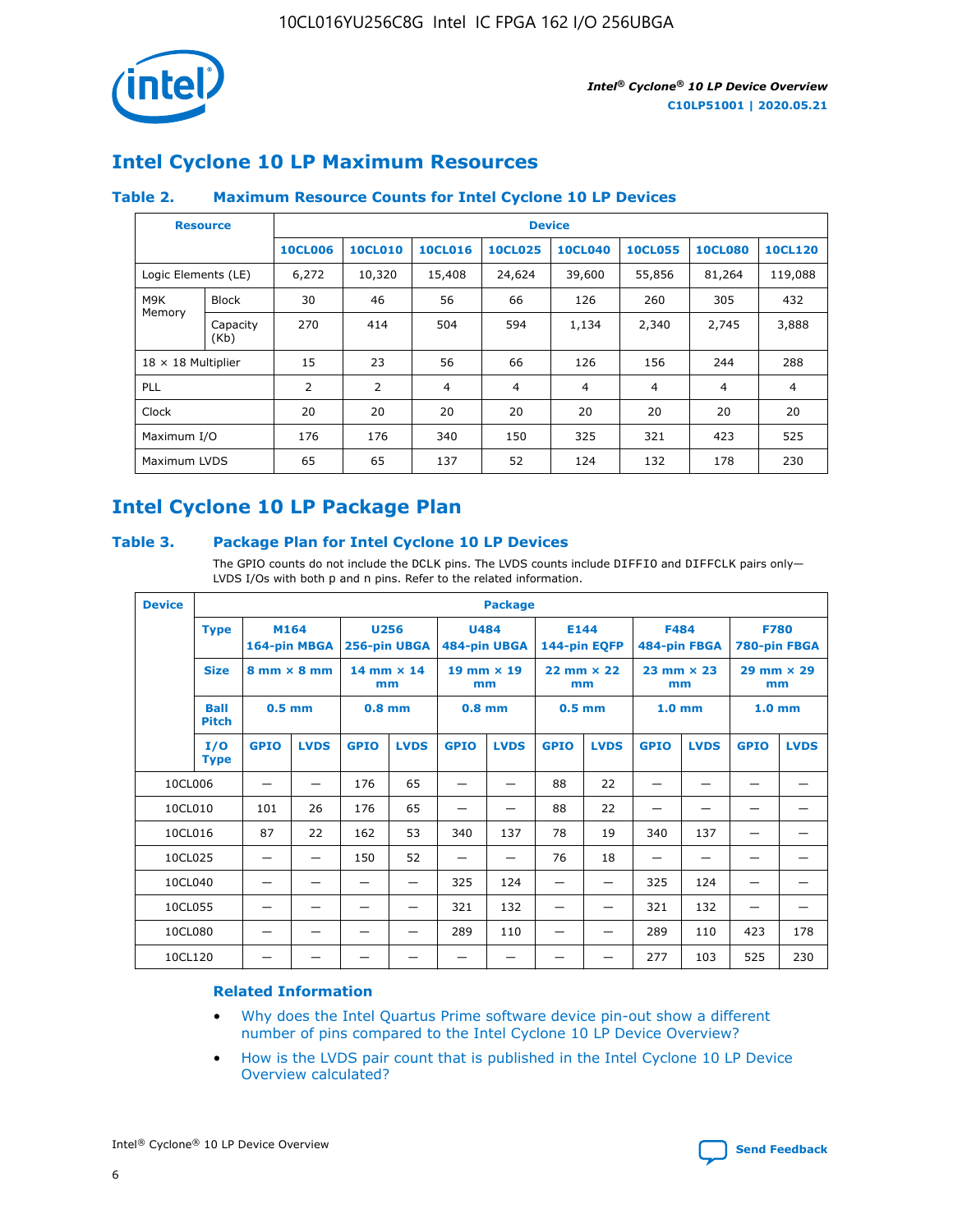*Intel® Cyclone® 10 LP Device Overview* **C10LP51001 | 2020.05.21**



## **Intel Cyclone 10 LP I/O Vertical Migration**

#### **Figure 2. Migration Capability Across Intel Cyclone 10 LP Devices**

- The arrows indicate the migration paths. The devices included in each vertical migration path are shaded. Devices with lesser I/O resources in the same path have lighter shades.
- To achieve full I/O migration across devices in the same migration path, restrict I/O usage to match the device with the lowest I/O count.



*Note:* To verify the pin migration compatibility, use the Pin Migration View window in the Intel Quartus Prime software Pin Planner.

## **Logic Elements and Logic Array Blocks**

The LAB consists of 16 logic elements (LE) and a LAB-wide control block. An LE is the smallest unit of logic in the Intel Cyclone 10 LP device architecture. Each LE has four inputs, a four-input look-up table (LUT), a register, and output logic. The four-input LUT is a function generator that can implement any function with four variables.

#### **Figure 3. Intel Cyclone 10 LP Device Family LEs**



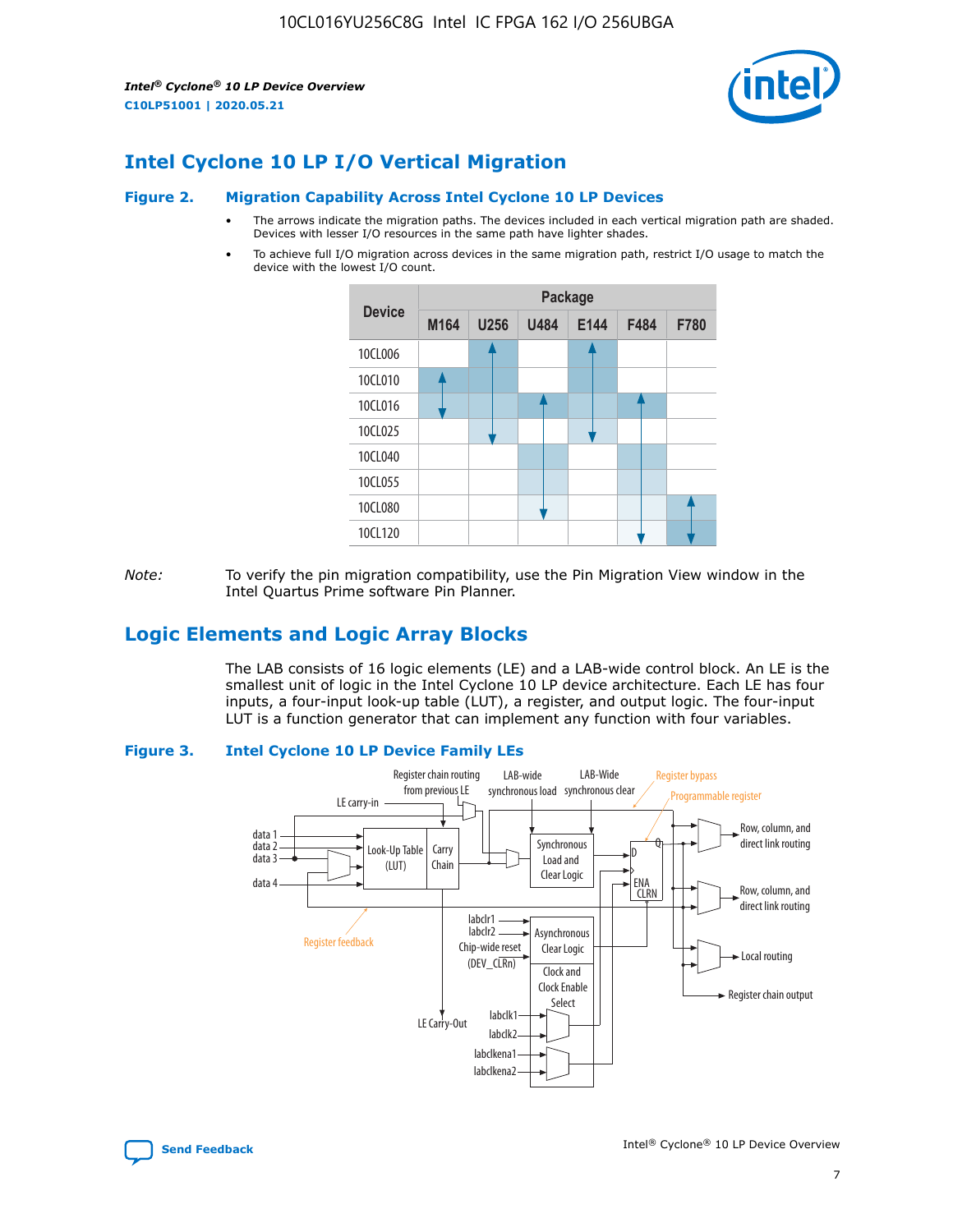

## **Embedded Multipliers**

Each embedded multiplier block in Intel Cyclone 10 LP devices supports one individual  $18 \times 18$ -bit multiplier or two individual 9  $\times$  9-bit multipliers. You can cascade the multiplier blocks to form wider or deeper logic structures.

You can control the operation of the embedded multiplier blocks using the following options:

- Parameterize the relevant IP cores with the Intel Quartus Prime parameter editor
- Infer the multipliers directly with VHDL or Verilog HDL

Intel and partners offer popular DSP IPs for Intel Cyclone 10 LP devices, including:

- Finite impulse response (FIR)
- Fast Fourier transform (FFT)
- Numerically controlled oscillator (NCO) functions

For a streamlined DSP design flow, the DSP Builder tool integrates the Intel Quartus Prime software with MathWorks Simulink and MATLAB design environments.

## **Embedded Memory Blocks**

The embedded memory structure consists of M9K memory blocks columns. Each M9K memory block of a Intel Cyclone 10 LP device provides 9 Kb of on-chip memory. You can cascade the memory blocks to form wider or deeper logic structures.

You can configure the M9K memory blocks as RAM, FIFO buffers, or ROM.

#### **Table 4. M9K Operation Modes and Port Widths**

| <b>Operation Modes</b> | <b>Port Widths</b>                           |
|------------------------|----------------------------------------------|
| Single port            | $x1, x2, x4, x8, x9, x16, x18, x32, and x36$ |
| Simple dual port       | $x1, x2, x4, x8, x9, x16, x18, x32, and x36$ |
| True dual port         | x1, x2, x4, x8, x9, x16, and x18             |

## **Clocking and PLL**

Intel Cyclone 10 LP devices feature global clock (GCLK) networks, dedicated clock pins, and general purpose PLLs.

- Up to 20 GCLK networks that drive throughout the device
- Up to 15 dedicated clock pins
- Up to four general purpose PLLs with five outputs per PLL

The PLLs provide robust clock management and synthesis for the Intel Cyclone 10 LP device. You can dynamically reconfigure the PLLs in user mode to change the clock phase or frequency.

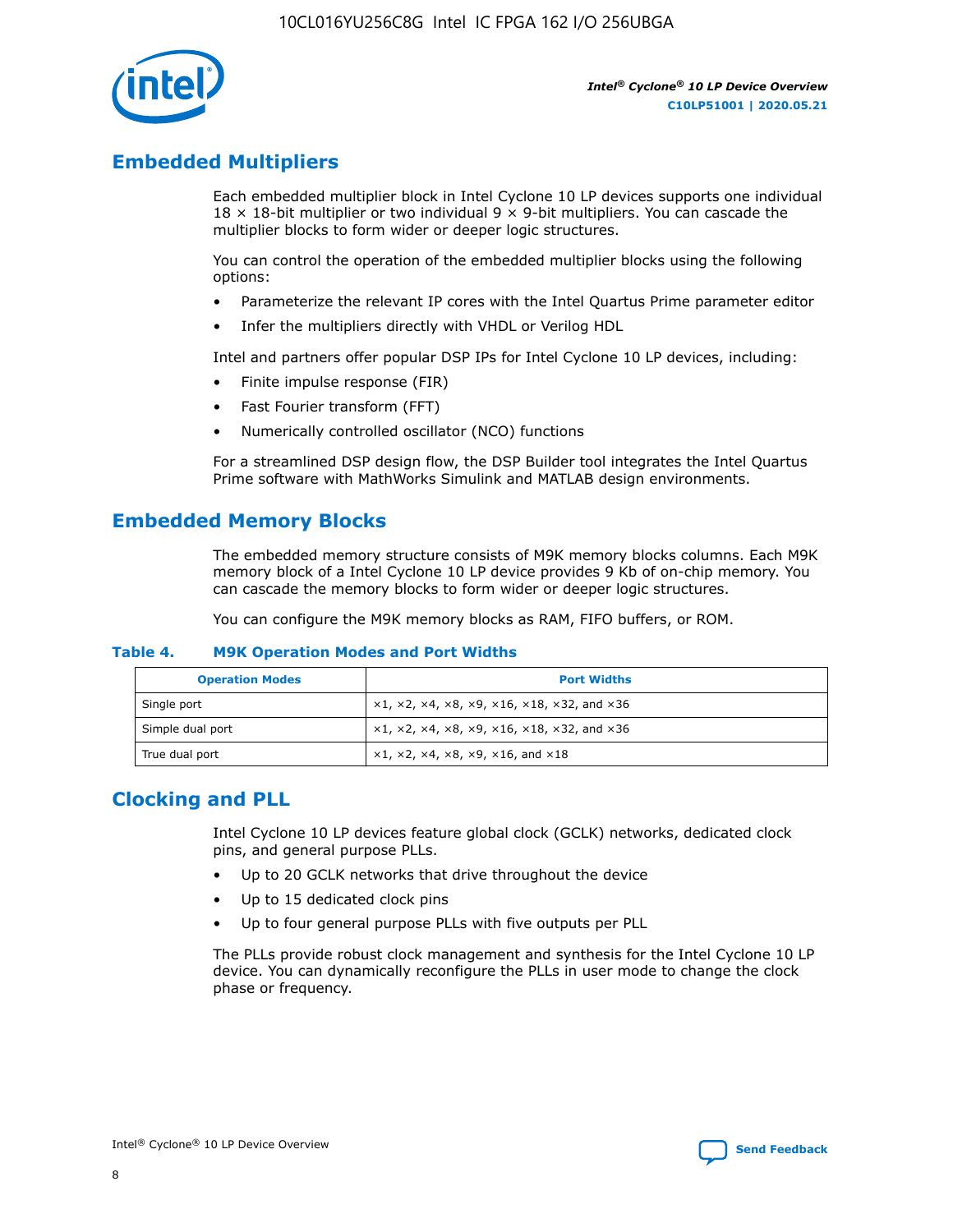*Intel® Cyclone® 10 LP Device Overview* **C10LP51001 | 2020.05.21**



## **FPGA General Purpose I/O**

Intel Cyclone 10 LP devices offer highly configurable GPIOs with these features:

- Support for over 20 popular single-ended and differential I/O standards.
- Programmable bus hold, pull-up resistors, delay, and drive strength.
- Programmable slew rate control to optimize signal integrity.
- Calibrated on-chip series termination ( $R<sub>S</sub>$  OCT) or driver impedance matching ( $R<sub>S</sub>$ ) for single-endd I/O standards.
- True and emulated LVDS buffers with LVDS SERDES implemented using logic elements in the device core.
- Hot socketing support.

## **Configuration**

Intel Cyclone 10 LP devices use SRAM cells to store configuration data. Configuration data is downloaded to the Intel Cyclone 10 LP device each time the device powers up.

You can use EPCS or EPCQ (AS x1) flash configuration devices to store configuration data and configure the Intel Cyclone 10 LP FPGAs.

- Intel Cyclone 10 LP devices support 1.5 V, 1.8 V, 2.5 V, 3.0 V, and 3.3 V programming voltages and several configuration schemes.
- The single-event upset (SEU) mitigation feature detects cyclic redundancy check (CRC) errors automatically during configuration and optionally during user  $mode<sup>(1)</sup>$ .

#### **Table 5. Configuration Schemes and Features Supported by Intel Cyclone 10 LP Devices**

| <b>Configuration Scheme</b> | <b>Configuration Method</b>     | <b>Decompression</b> | <b>Remote System</b><br><b>Upgrade</b> |  |
|-----------------------------|---------------------------------|----------------------|----------------------------------------|--|
| Active serial (AS)          | Serial configuration device     | Yes                  | Yes                                    |  |
| Passive serial (PS)         | External host with flash memory | Yes                  | Yes                                    |  |
|                             | Download cable                  | Yes                  |                                        |  |
| Fast passive parallel (FPP) | External host with flash memory |                      | Yes                                    |  |
| JTAG                        | External host with flash memory |                      |                                        |  |
|                             | Download cable                  |                      |                                        |  |

#### **Related Information**

[Configuration Devices](https://www.altera.com/products/configuration-devices/overview.html)

Provides more information about the EPCS and EPCQ configuration devices.

 $(1)$  User mode error detection is not supported on 1.0 V core voltage Intel Cyclone 10 LP device variants.

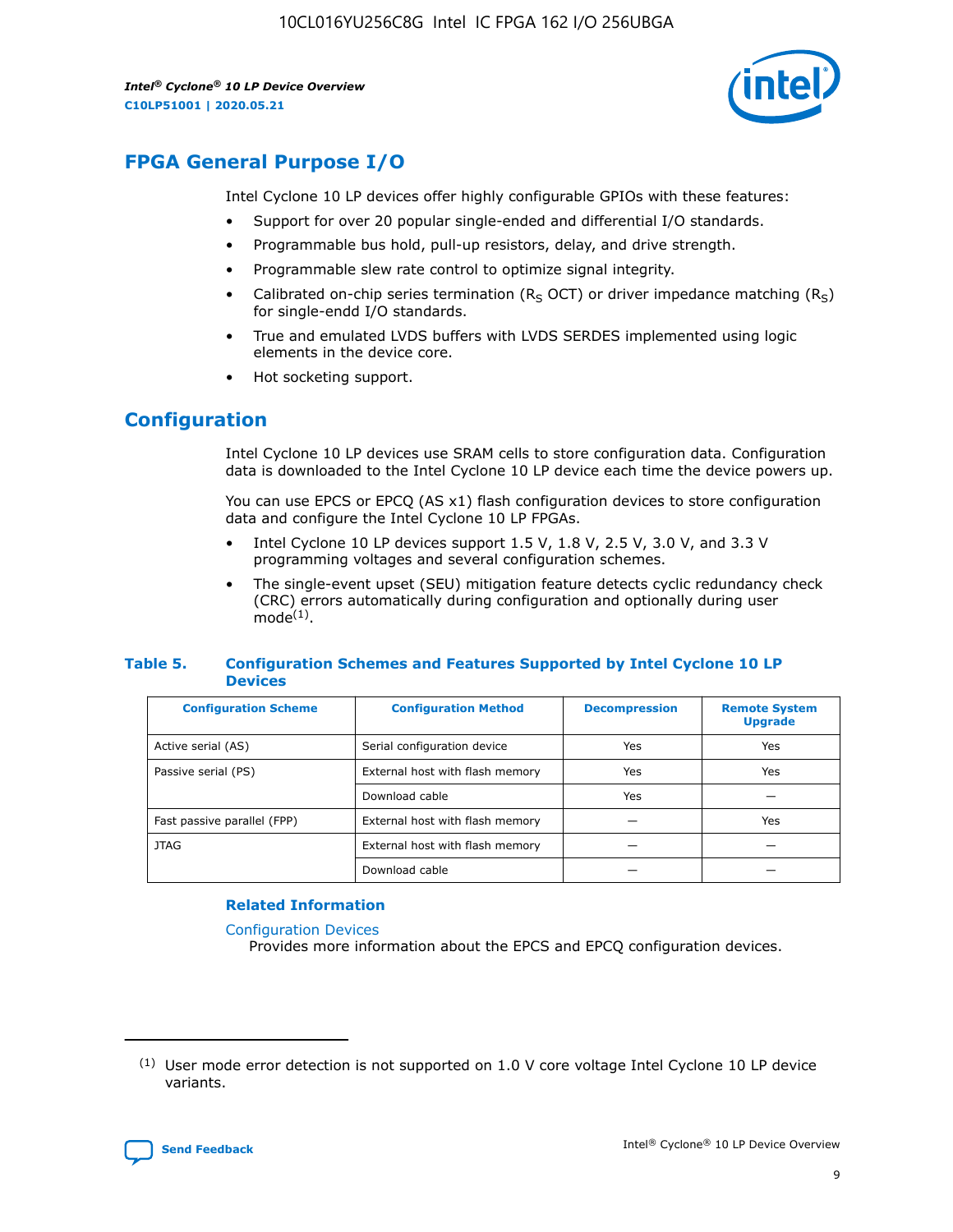

## **Power Management**

Intel Cyclone 10 LP devices are built on optimized low-power process:

- Available in two core voltage options: 1.2 V and 1.0 V
- Hot socketing compliant without needing external components or special design requirements

To accelerate your design schedule, combine Intel Intel Cyclone 10 LP FPGAs with Intel Enpirion® Power Solutions. Intel's ultra-compact and efficient Intel Enpirion PowerSoCs are ideal for meeting Intel Cyclone 10 LP power requirements. Intel Enpirion PowerSoCs integrate most of the required components to provide you fullyvalidated and straightforward solutions with up to 96% efficiency. These advantages reduce your power supply design time and allow you to focus on your IP and FPGA designs.

#### **Related Information**

#### [Enpirion Power Solutions](https://www.altera.com/products/power/devices.html)

Provides more information about Enpirion PowerSoC devices.

## **Document Revision History for Intel Cyclone 10 LP Device Overview**

| <b>Document</b><br><b>Version</b> | <b>Changes</b>                                                                                                                                                                                                                                                        |
|-----------------------------------|-----------------------------------------------------------------------------------------------------------------------------------------------------------------------------------------------------------------------------------------------------------------------|
| 2020.05.21                        | At the package plan table, added description and related information links that explain how the GPIO<br>and LVDS pins are counted.                                                                                                                                    |
| 2019.12.30                        | Added related information link to the <i>Extended Temperature Device Support</i> page that provides a list of<br>devices that support the extended temperature range, their operational speed grade, and related Intel<br>Quartus Prime settings for timing analysis. |

| <b>Date</b> | <b>Version</b> | <b>Changes</b>   |
|-------------|----------------|------------------|
| May 2017    | 2017.05.08     | Initial release. |